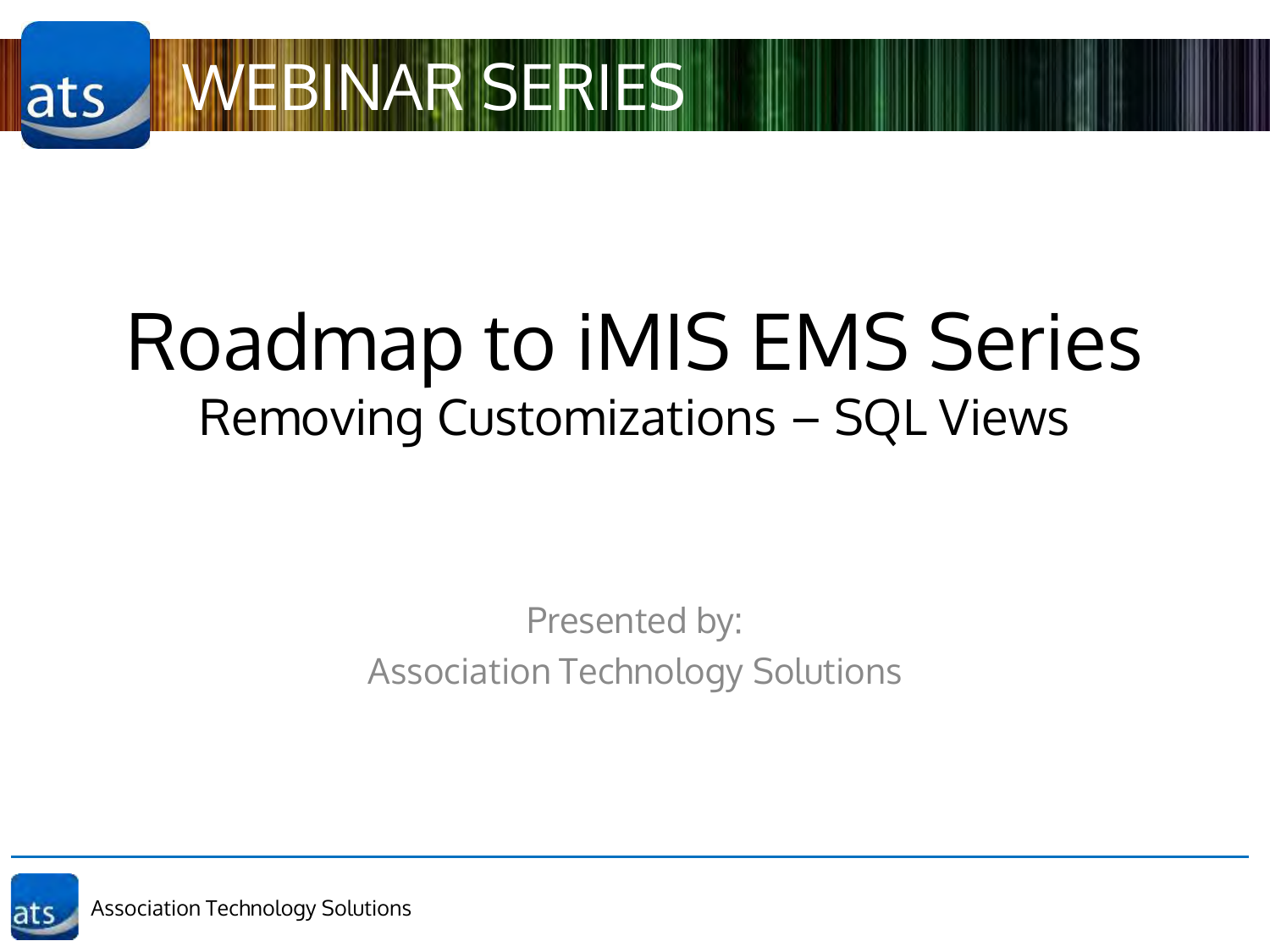## About ATS ats

- Serving iMIS community since 1995
- Full-service Authorized iMIS Solutions Provider (AiSP)
- Application development to extend the functionality of iMIS
- iMIS Bridge powered by ATS with over 120 integrations
- ASI's Client Sales Leader of the Year and Chairman Circle for 2020

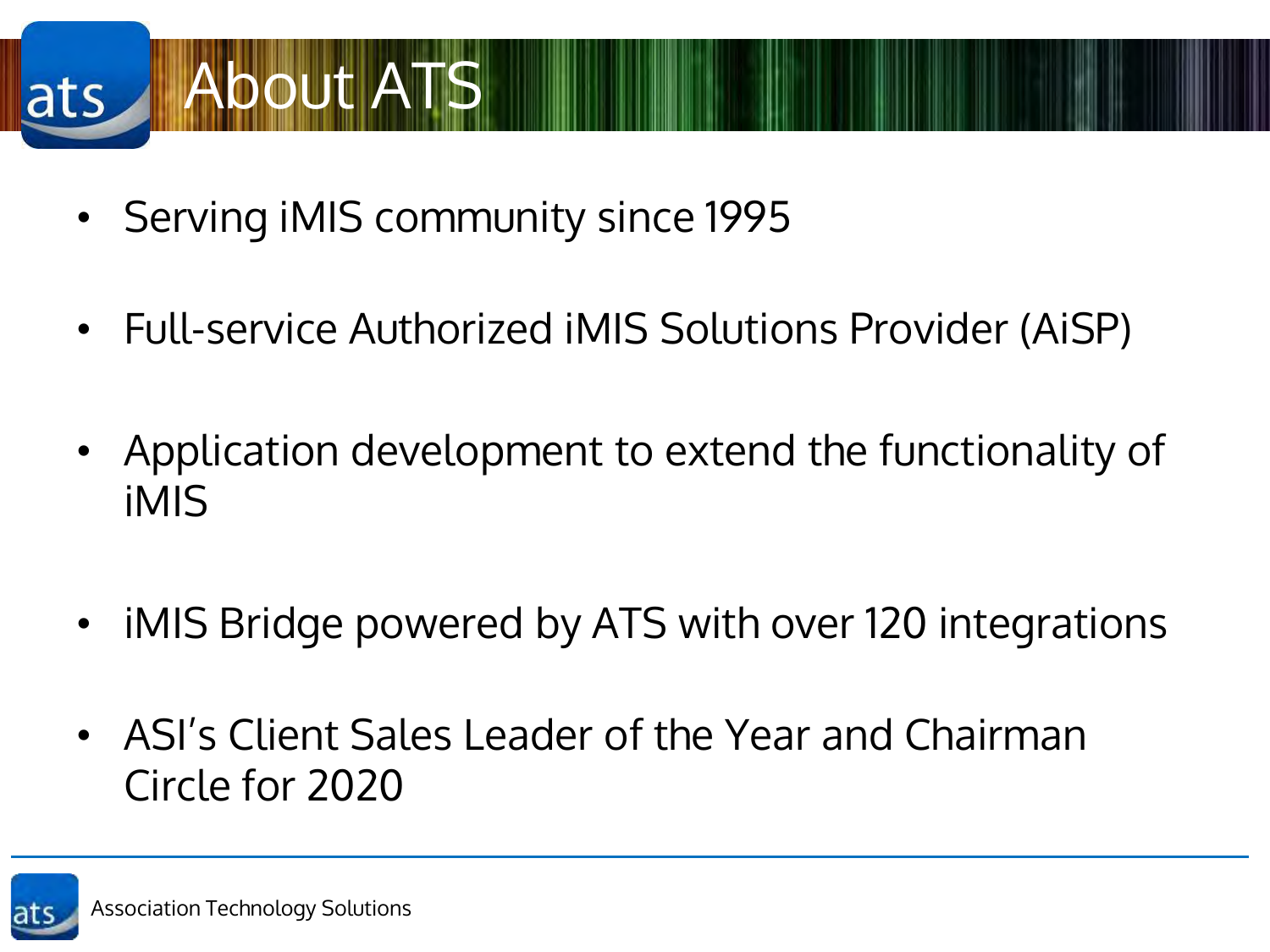#### resented by ats



Presenter: Michelle Clemovich Senior iMIS Consultant Association Technology Solutions, LLC Email: mclemovich@atsol.org



Moderator: Richard Banks Sales Manager Association Technology Solutions, LLC Email: rbanks@atsol.org

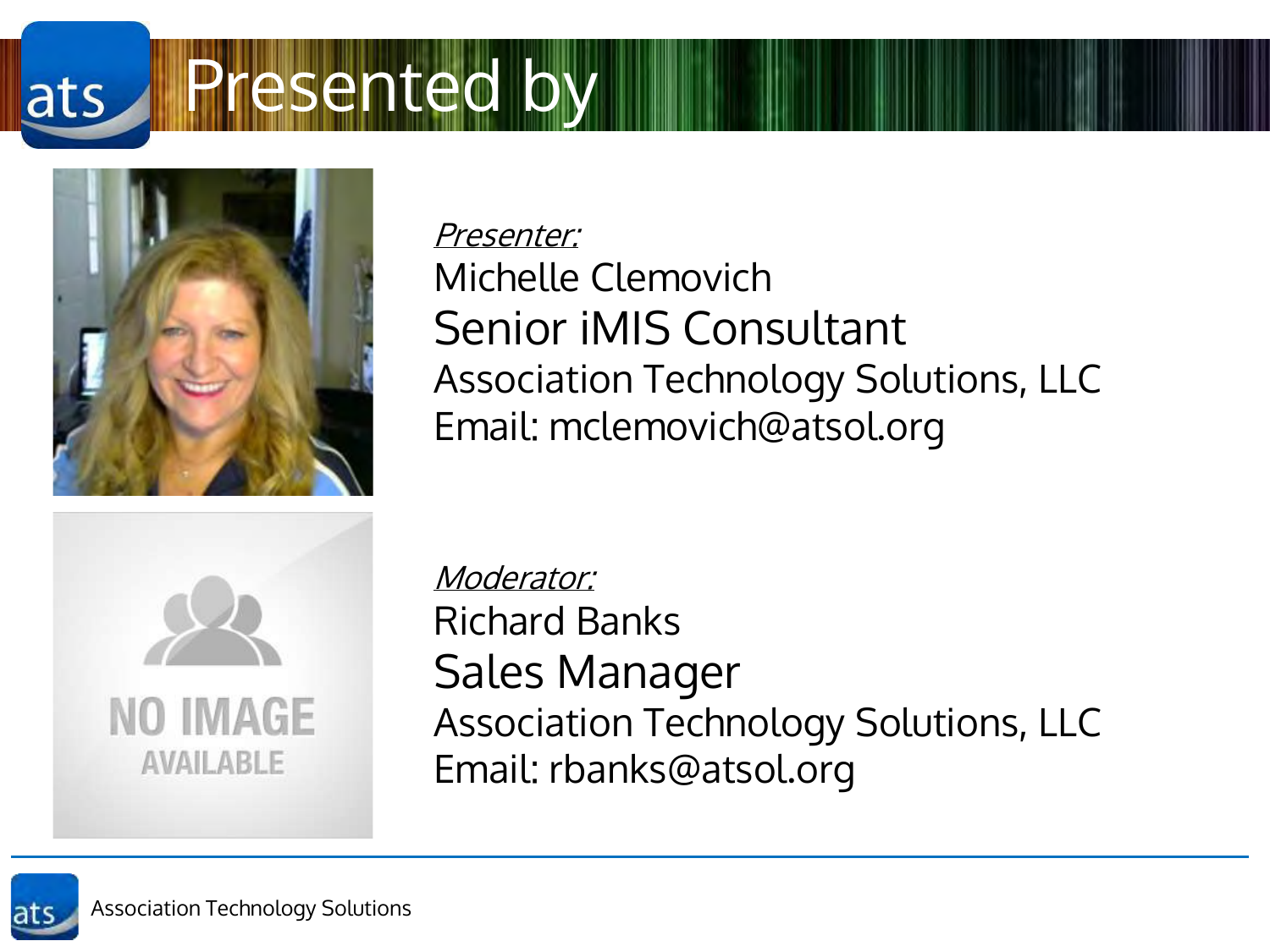#### Using GoToWebinar ats



- a) Attendees are muted to reduce background noise
- b) Raise your hand to get the attention of the presenter/moderator
- c) Download handouts (not typically provided for ATS webinars)
- d) Ask questions to be answered during Q&A after presentation is complete

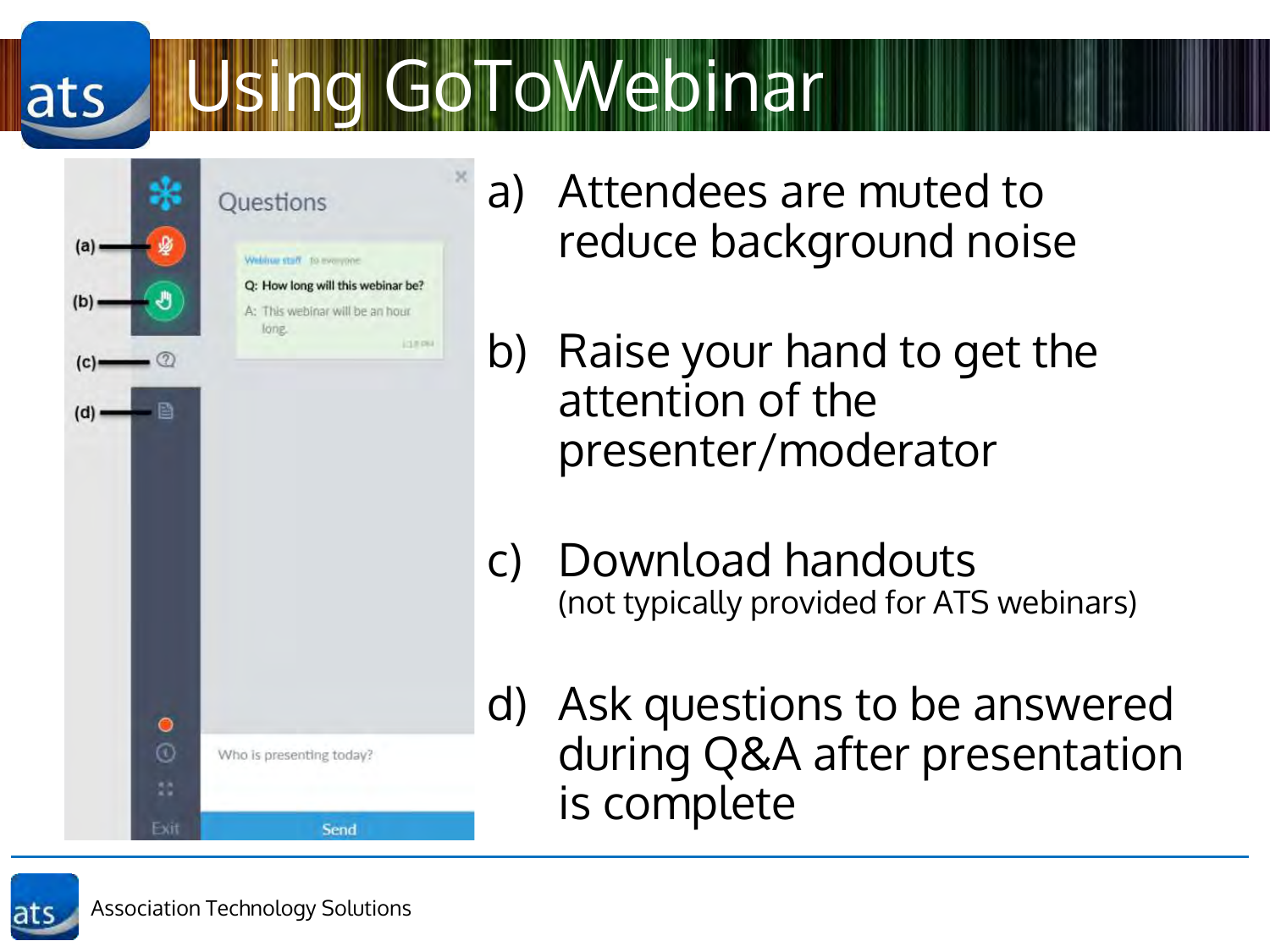#### Upgrade to EMSats



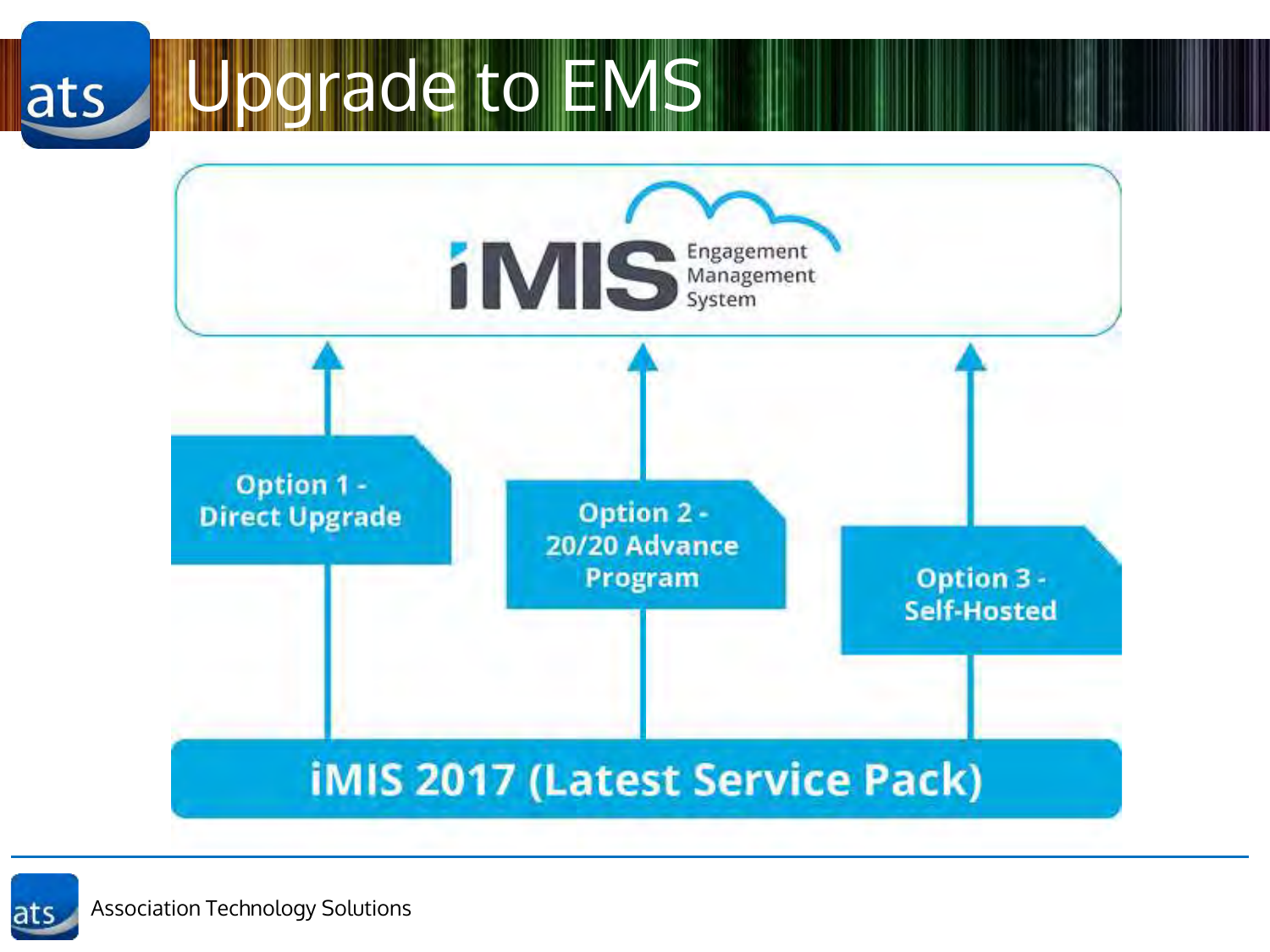#### **MIS EMS Options** ats

#### **Direct Upgrade**

- ASI Hosting Azure
- Automatic Updates

• Security, Disaster Recovery, & PCI Validation

#### **20/20 Advance Program**

- ASI Hosting Azure
- **Periodic Updates**
- Security, Disaster Recovery, & PCI Validation

#### **Self-Hosted**

- Client Preference
- Client Responsible for Updates and Support
- **Access to SQL**

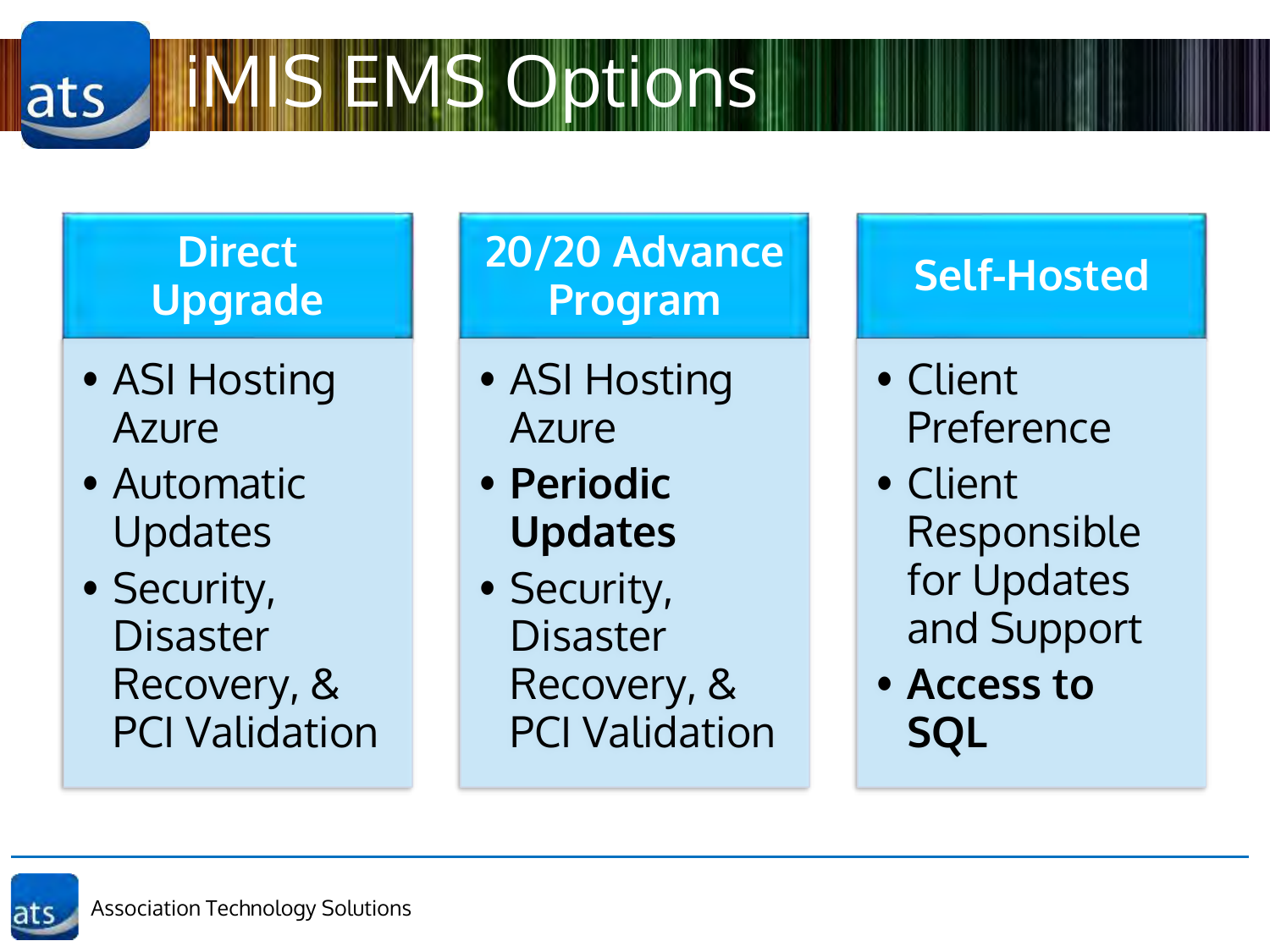



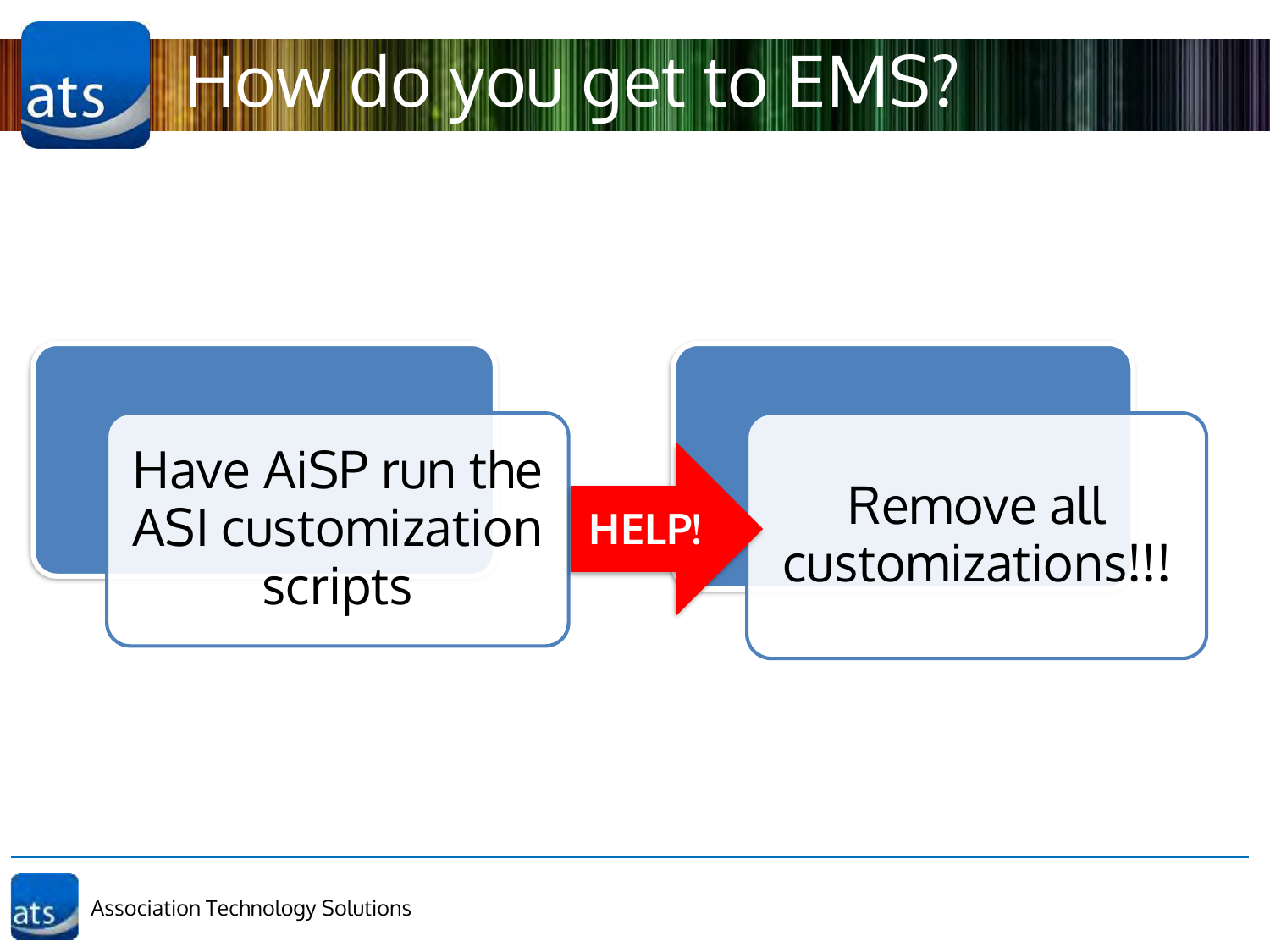



SQL Custom Views

- $<10$
- 10-50
- 50-100
- $> 100$
- unknown

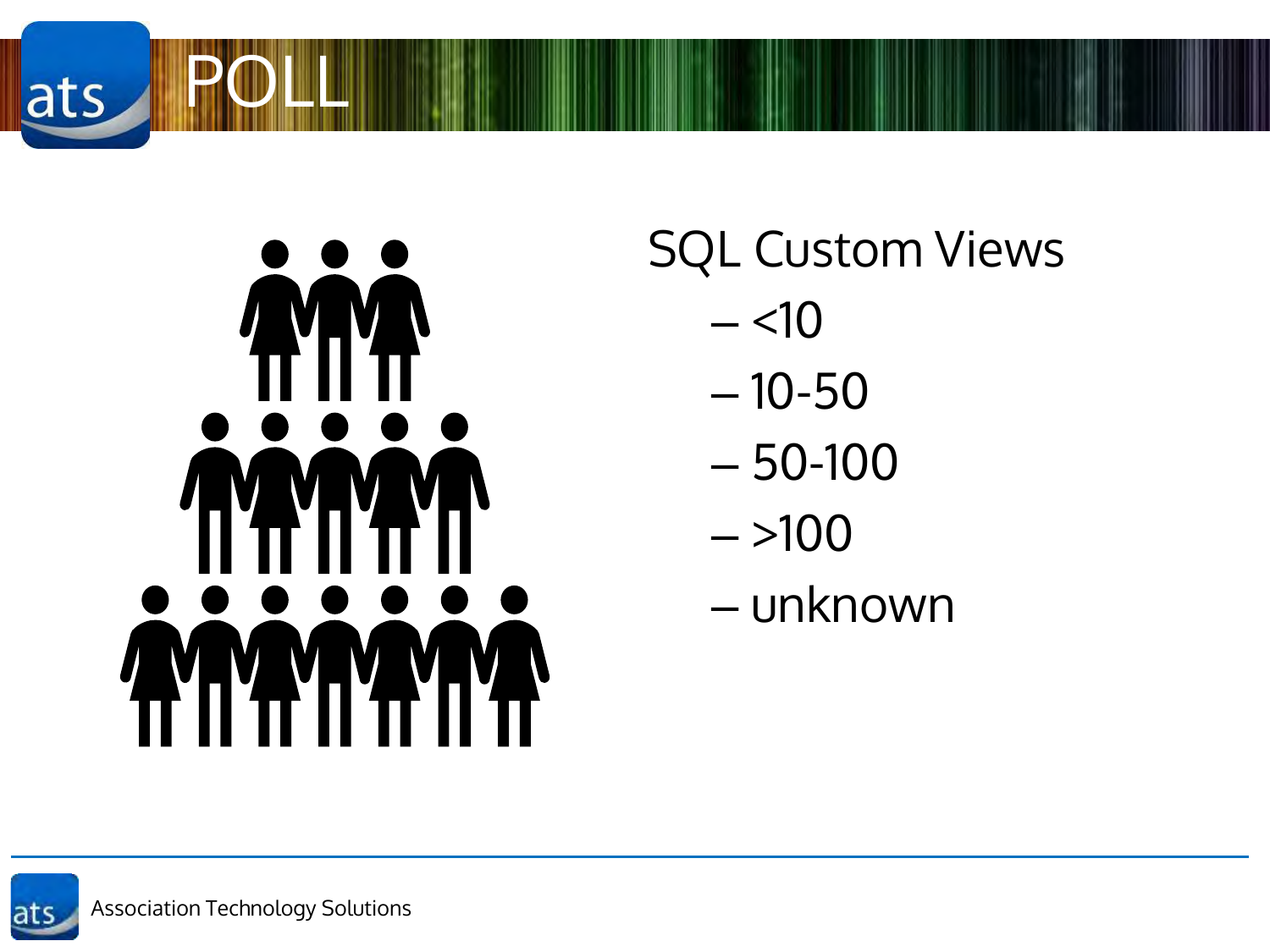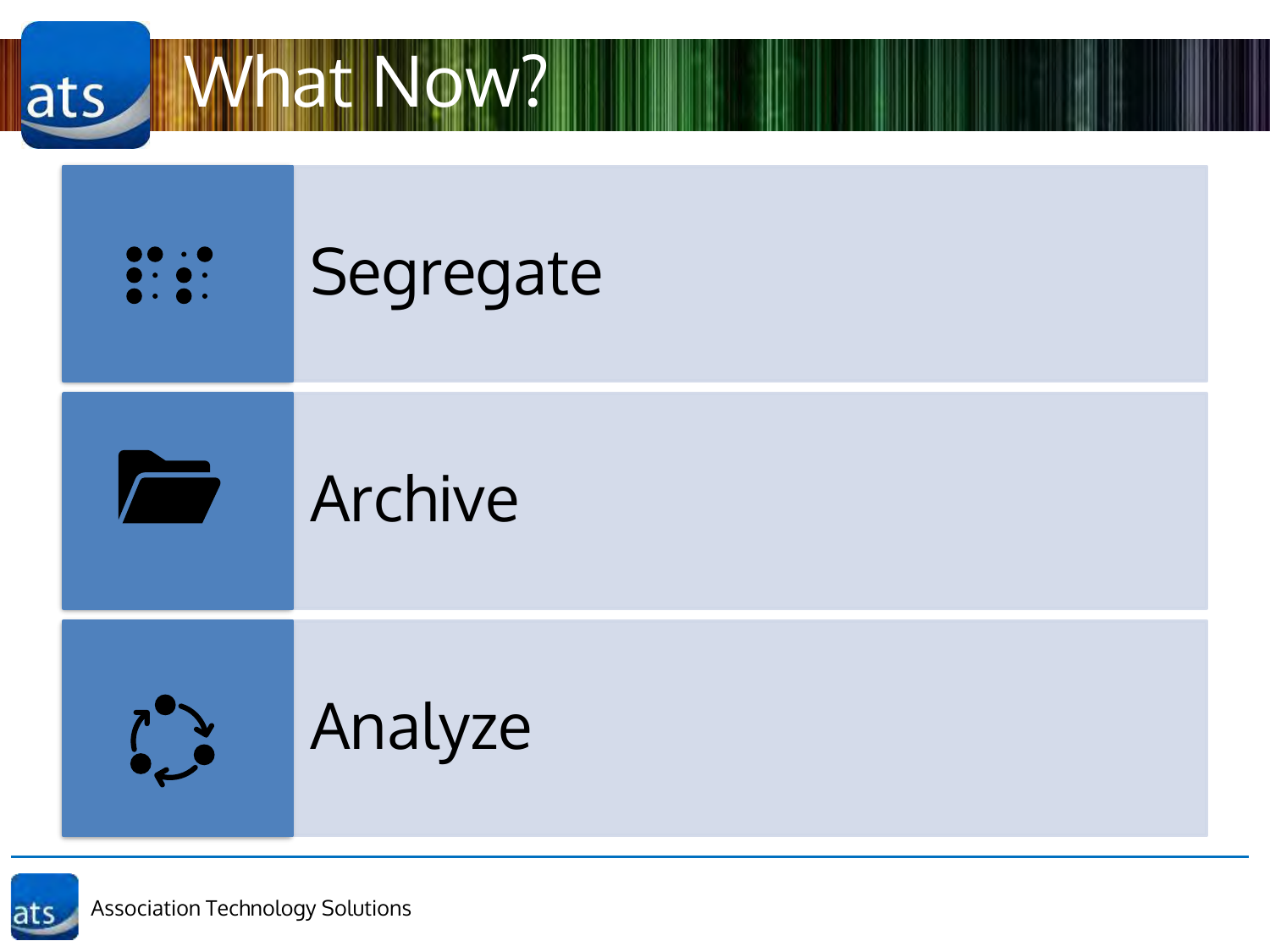Organize Views ats

## Type

- Standalone
- Reports
- Business Objects
- Used for other SQL tools (Stored Procedures or SQL Jobs)
- Automated FTP
- Task Centre

Department/ iMIS Module/ Business Unit

- Membership
- Finance
- Events
- Certification
- Fundraising

#### **Solution**

- Archive
- IQA
- Business Object
- $\bullet$  PA+

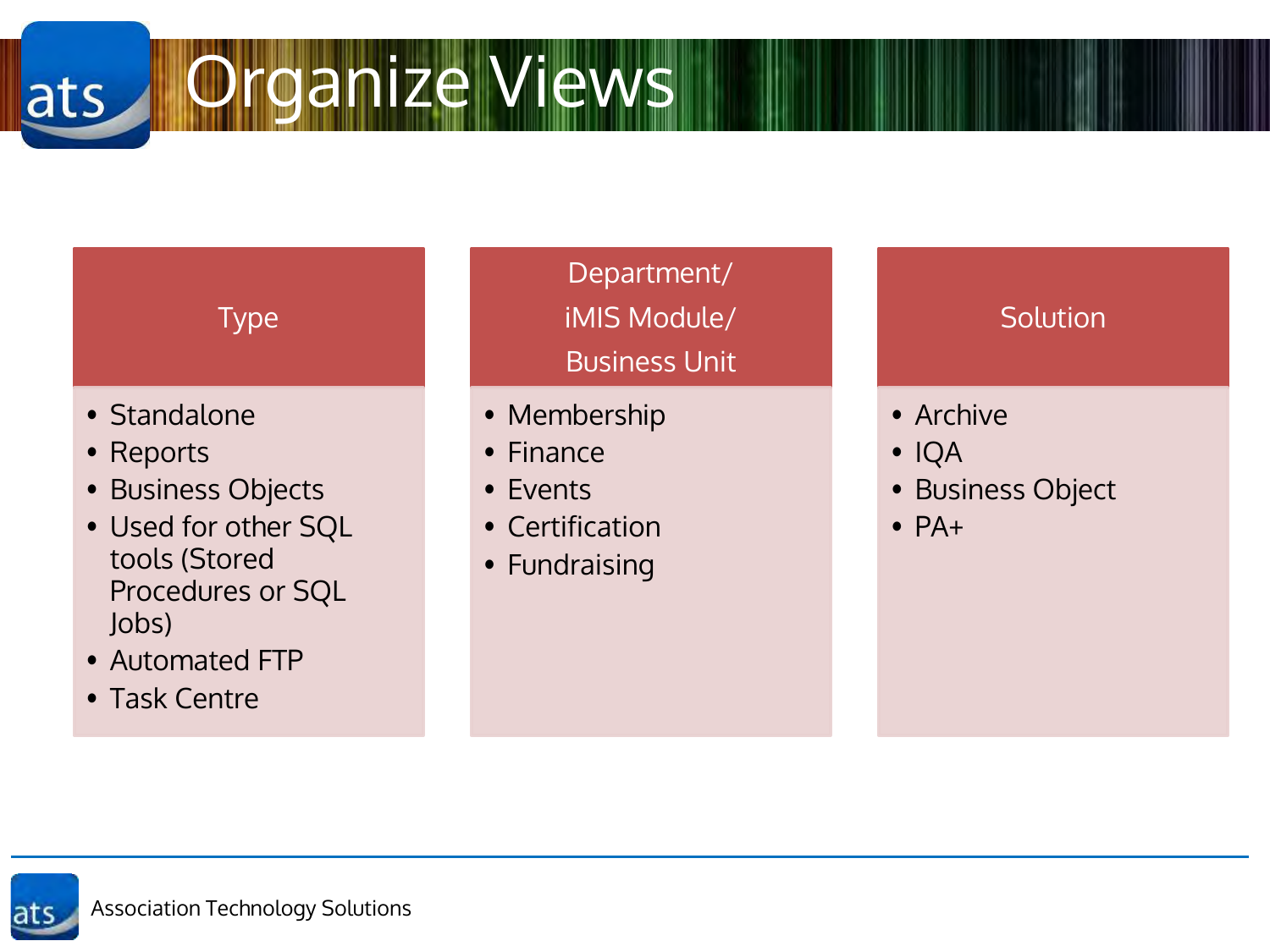#### Update the list ats

| <b>ObjectName</b>          | Department/Module | <b>Solution</b> |
|----------------------------|-------------------|-----------------|
| syncobj_0x3241343244353233 |                   | Drop            |
| syncobj_0x3245333636423337 |                   | Drop            |
| syncobj_0x4346344544463442 |                   | Drop            |
| syncobj_0x4444313541464435 |                   | Drop            |
| vcsi_importSecurity        | Membership        | Archive         |
| vCSI_TopLevelID            | Membership        | <b>IQA</b>      |
| vcsi_UpdateLoginsPasswords | Membership        | Archive         |
| vMeetingInfo               | Events            | <b>IQA</b>      |
| vw_ATS_GTWUnsynchedOrders  | Events            | <b>BO</b>       |
| vw_Zerista                 | Events            | <b>IQA</b>      |
| vw_Zerista1                | Events            | <b>IQA</b>      |
| vw_Zerista2                | Events            | <b>IQA</b>      |
| vwATS_ZeristaSessions      | Events            | <b>IQA</b>      |
| vWYMeetings                | Events            | <b>IQA</b>      |
| vwZeristaReg               | Events            | <b>IQA</b>      |
| vZerista                   | Events            | <b>IQA</b>      |

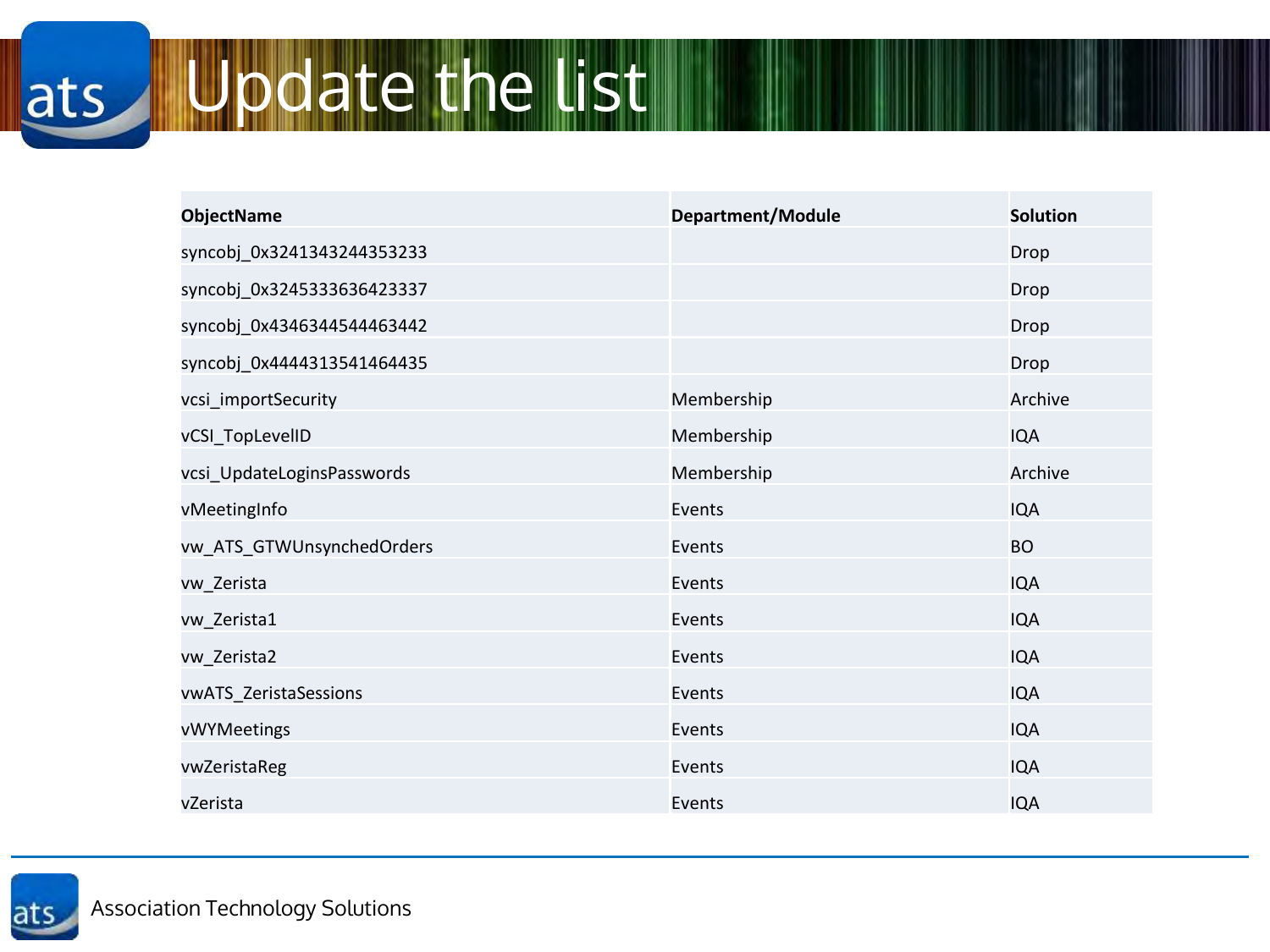

## **What Can I do Now?**



**WARNING: Some customizations are still needed in 2017. Please check with your AiSP before running the drop script.**

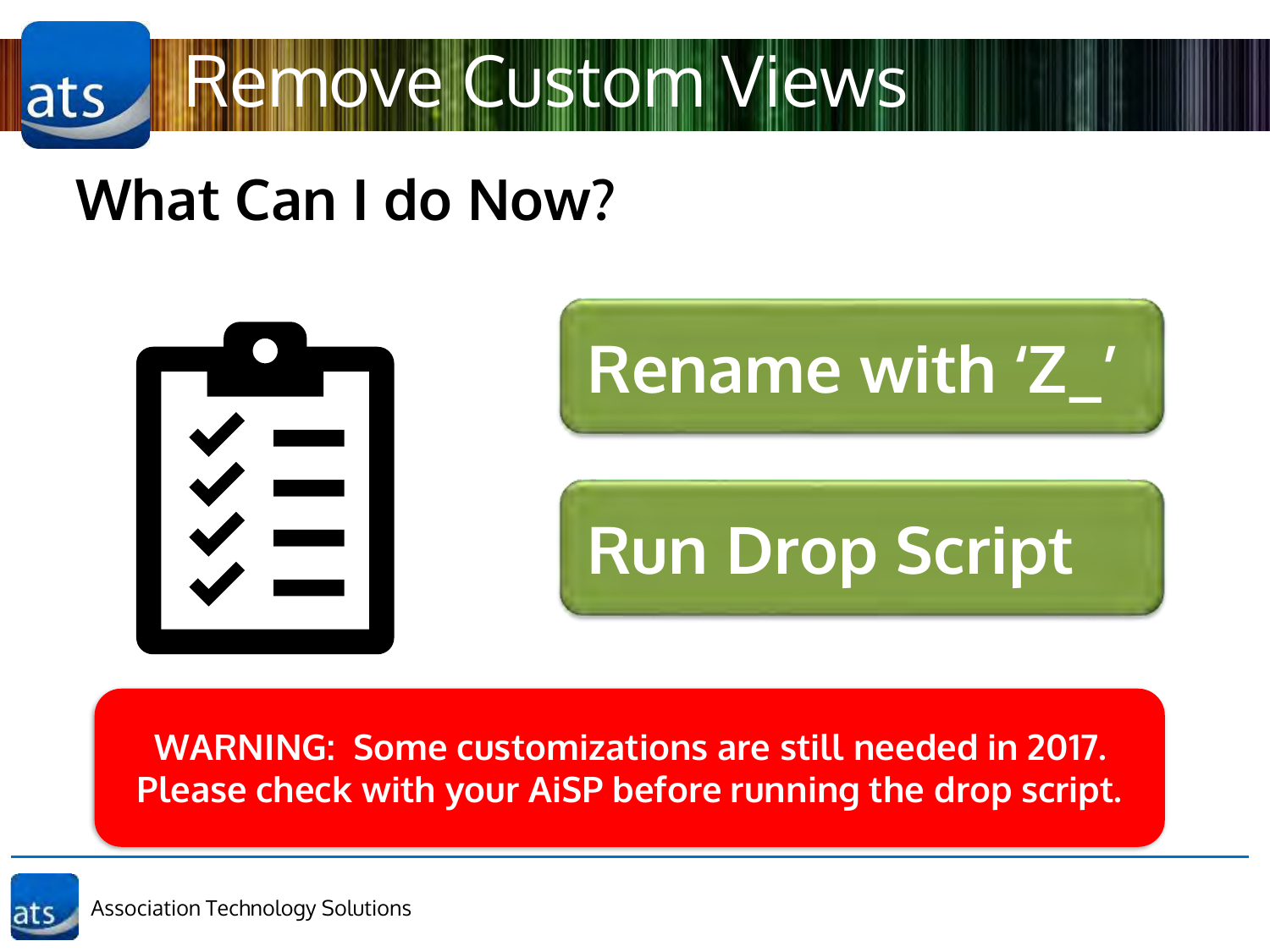# Review Business Processes ats What is the end goal of the process?

## Who benefits? (Member/Prospect/Staff)

# How does this effect the UX?

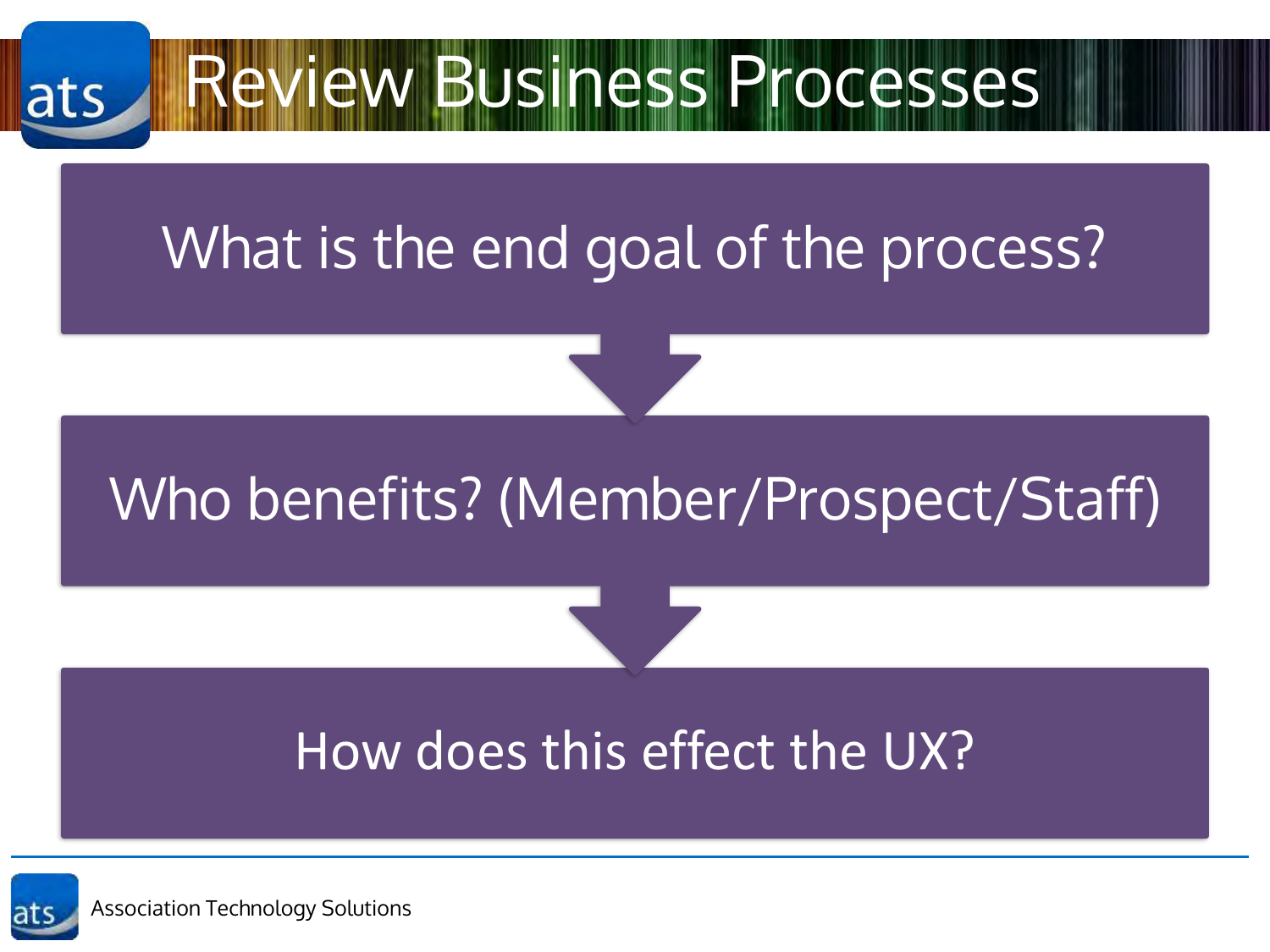Decide how to proceed ats



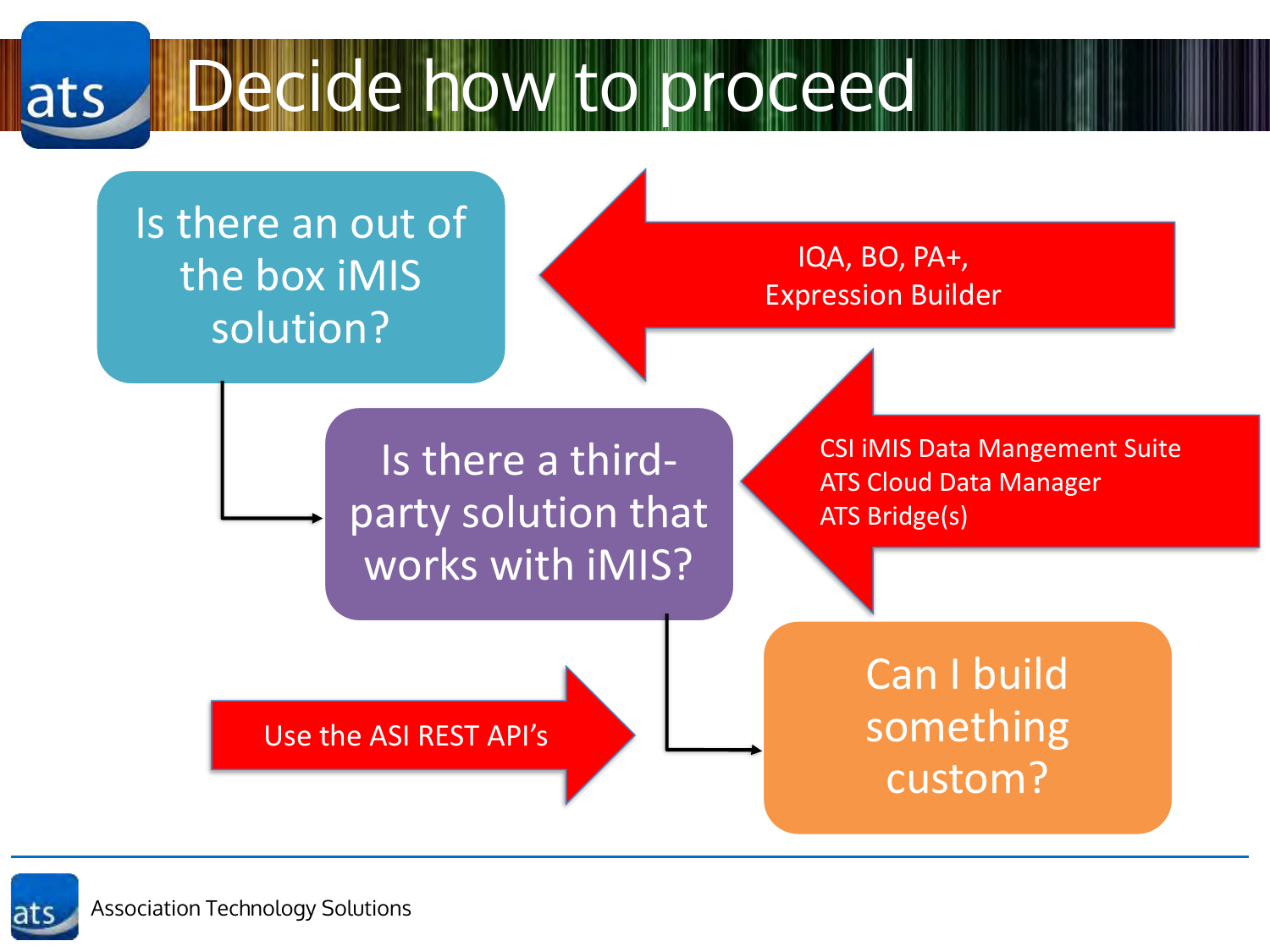#### Replacement Options ats

- IQA
- Business Objects
- $\bullet$  PA+
- RiSE Page
- Expression Builder (within Business Object Designer)
- Report Writer



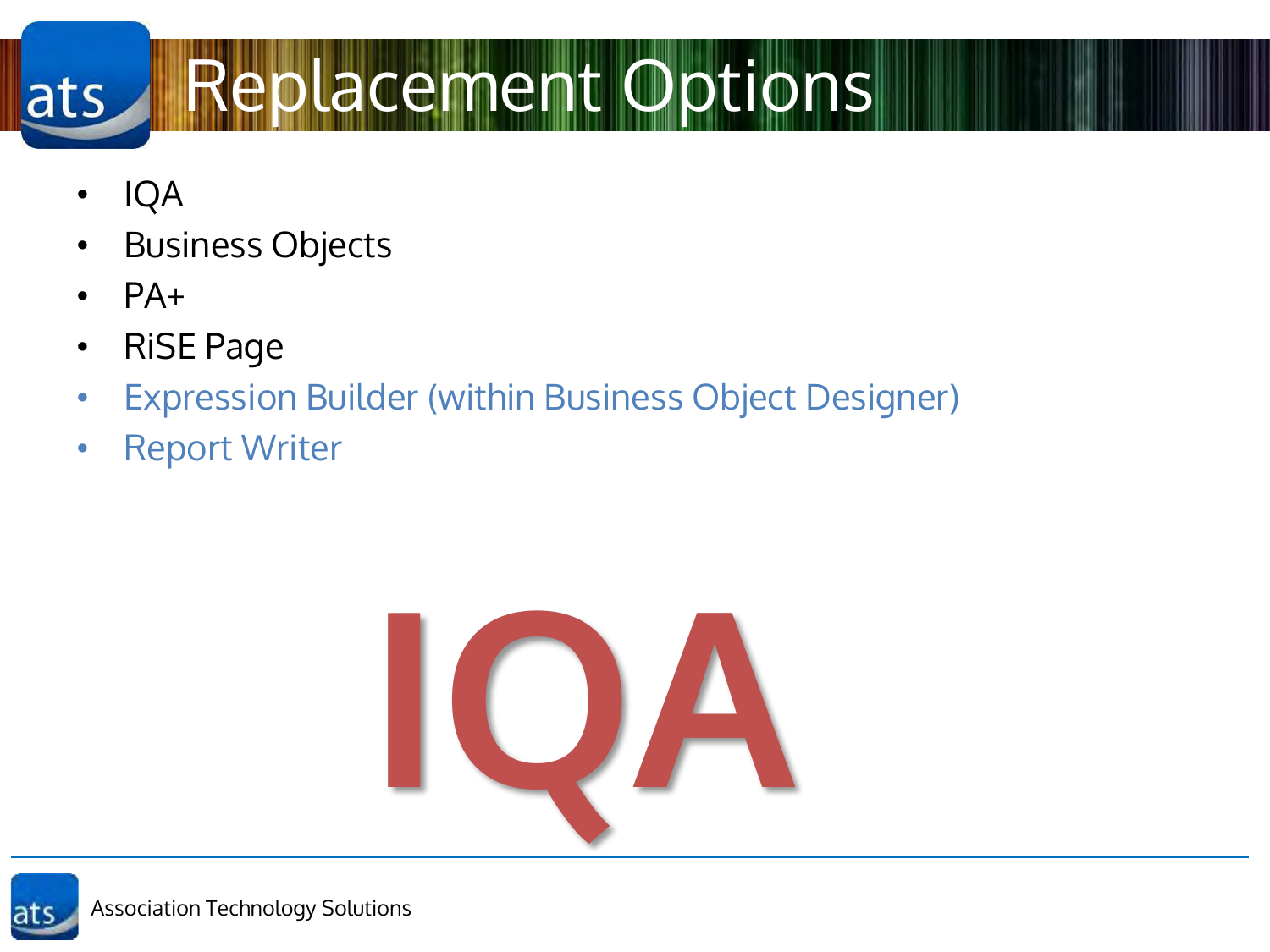#### Maximize IQA ats

- Filters (Min/Max)
- Functions
- Security Groups
- SQL Expressions

### Use Case – All Cancelled Dues Activities

| AS.           | HALTER VIEW [dbo] [vwACA Cancel Mbrs]                                                                                                                                                                                                                                                                                                                                                                                                                                                                                             |
|---------------|-----------------------------------------------------------------------------------------------------------------------------------------------------------------------------------------------------------------------------------------------------------------------------------------------------------------------------------------------------------------------------------------------------------------------------------------------------------------------------------------------------------------------------------|
| <b>SELECT</b> | SEQN, ID, ACTIVITY TYPE, TRANSACTION DATE, EFFECTIVE DATE, PRODUCT CODE, OTHER CODE, DESCRIPTION, SOURCE SYSTEM,<br>SOURCE CODE, QUANTITY, AMOUNT, CATEGORY, UNITS, THRU DATE, MEMBER TYPE, ACTION CODES, PAY METHOD, TICKLER DATE,<br>NOTE, NOTE 2, BATCH NUM, CO ID, OBJECT, INTENT TO EDIT, UF 1, UF 2, UF 3, UF 4, UF 5, UF 6, UF 7,<br>ORIGINATING TRANS NUM, ORG CODE, CAMPAIGN CODE, OTHER ID, SOLICITOR ID, TAXABLE VALUE, ATTACH SEQN,<br>ATTACH TOTAL, RECURRING REQUEST, STATUS CODE, NEXT INSTALL DATE, GRACE PERIOD, |
|               | MEM TRIB CODE, TIME STAMP                                                                                                                                                                                                                                                                                                                                                                                                                                                                                                         |
| <b>FROM</b>   | dbo.Activity                                                                                                                                                                                                                                                                                                                                                                                                                                                                                                                      |
| WHERE         | SOURCE CODE = 'CANCEL') AND (ID <> '') AND (PRODUCT CODE = 'ANNUAL DUES')                                                                                                                                                                                                                                                                                                                                                                                                                                                         |

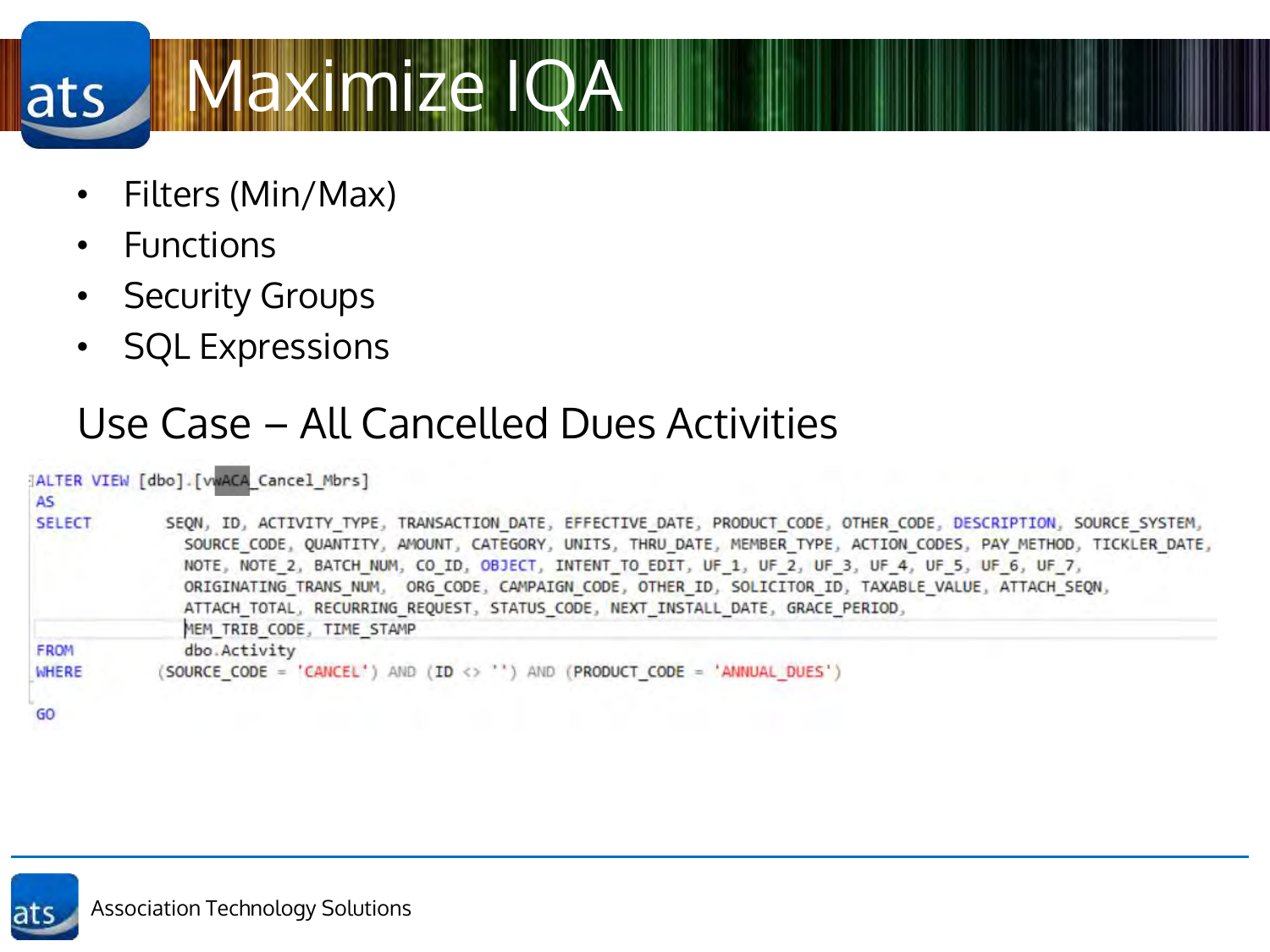#### **Uneat!** ats

- Use SQL Query Tools to help you build your IQA
- Copy SQL from IQA>>Summary Tab and run in SSMS

SQL

SELECT DISTINCT [vBoCsOrderLines].[ProductCode] AS [Product], [vBoCsOrderLines].[Description], [vBoCsProduct]. [ProductType], [vBoNetContactData].[FullName], [vBoNetContactData].[ContactKey], [vBoCsOrderLines]. [ExtendedAmount], [vBoCsOrders],[TaxRate1], vBoCsOrderLines.ExtendedAmount + vBoCsOrders.TaxRate1 AS [TaxedAmount] FROM\_vBoCsOrders INNER JOIN vBoCsOrderLines ON vBoCsOrders.OrderNumber = vBoCsOrderLines.OrderNumber INNER JOIN vBoCsProduct ON vBoCsOrderLines.ProductCode = vBoCsProduct.ProductCode INNER JOIN vBoNetContactData ON vBoCsOrders.ShipToId = vBoNetContactData.ID WHERE ([vBoCsProduct].[ProductType] <> 'MEETING' AND [vBoCsProduct].[ProductType] <> 'CERTIFY')

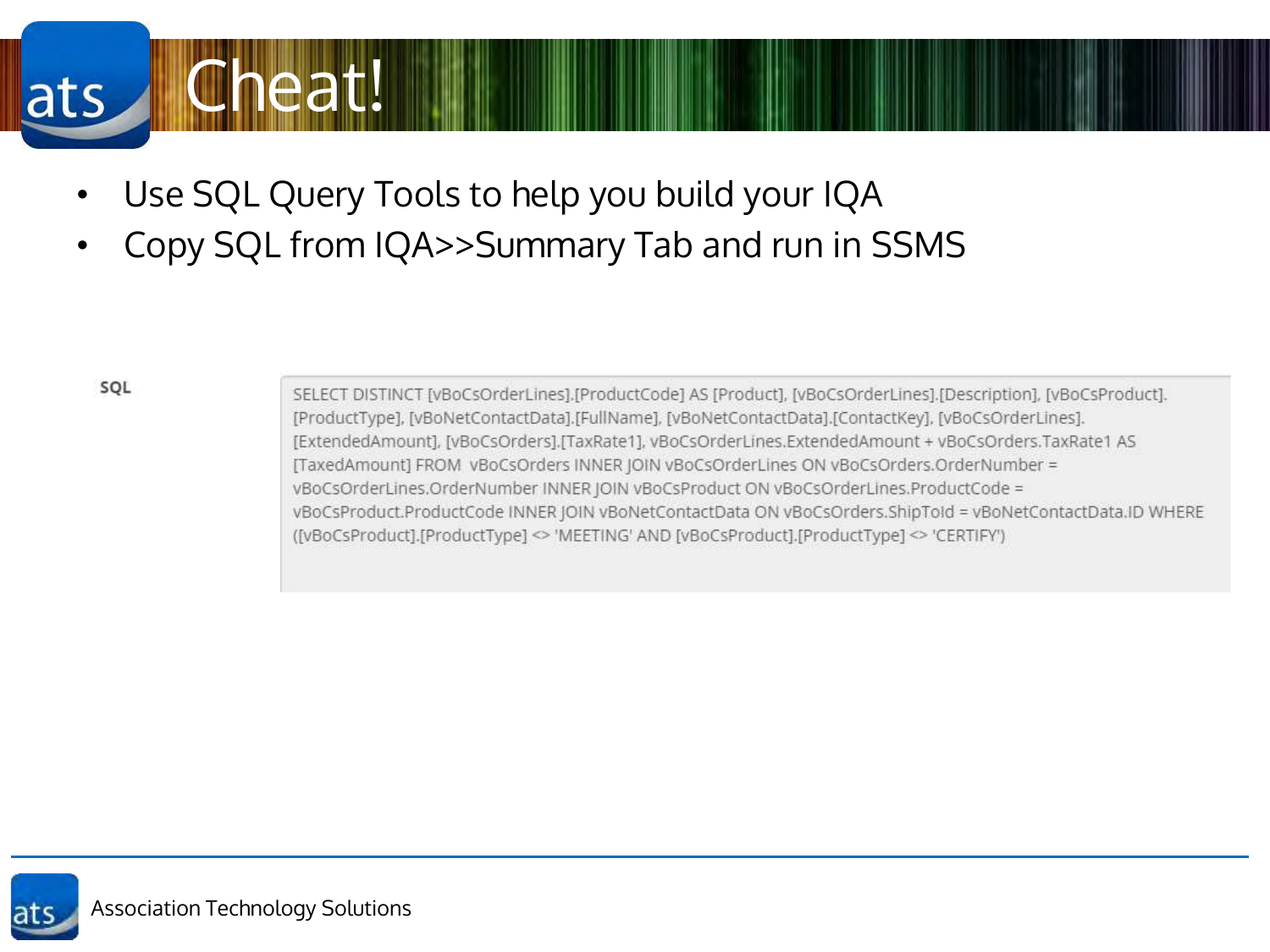#### Create a Business Object ats

- Join tables in BO
	- Inner Joins
	- Left and Right Joins
- Use Filter Expression for complicated requirements

Use Case – Select the longest held Certificate that is current

#### **Filter Expression**

Activity.PRODUCT CODE IN ('DLS ES','DLS HFI','DLS CPT','DLS GEI','DLS NCPAD','DLS NSP','DLS ACS','DLS HFD','DLS PD','DLS ETT','DLS RCEP') AND Activity.EFFECTIVE DATE<=getdate() AND Activity THRU DATE>=getdate() AND Activity, EFFECTIVE DATE <= (SELECT MIN (A. EFFECTIVE DATE) FROM ACTIVITY A WHERE A. ID = ACTIVITY, ID)

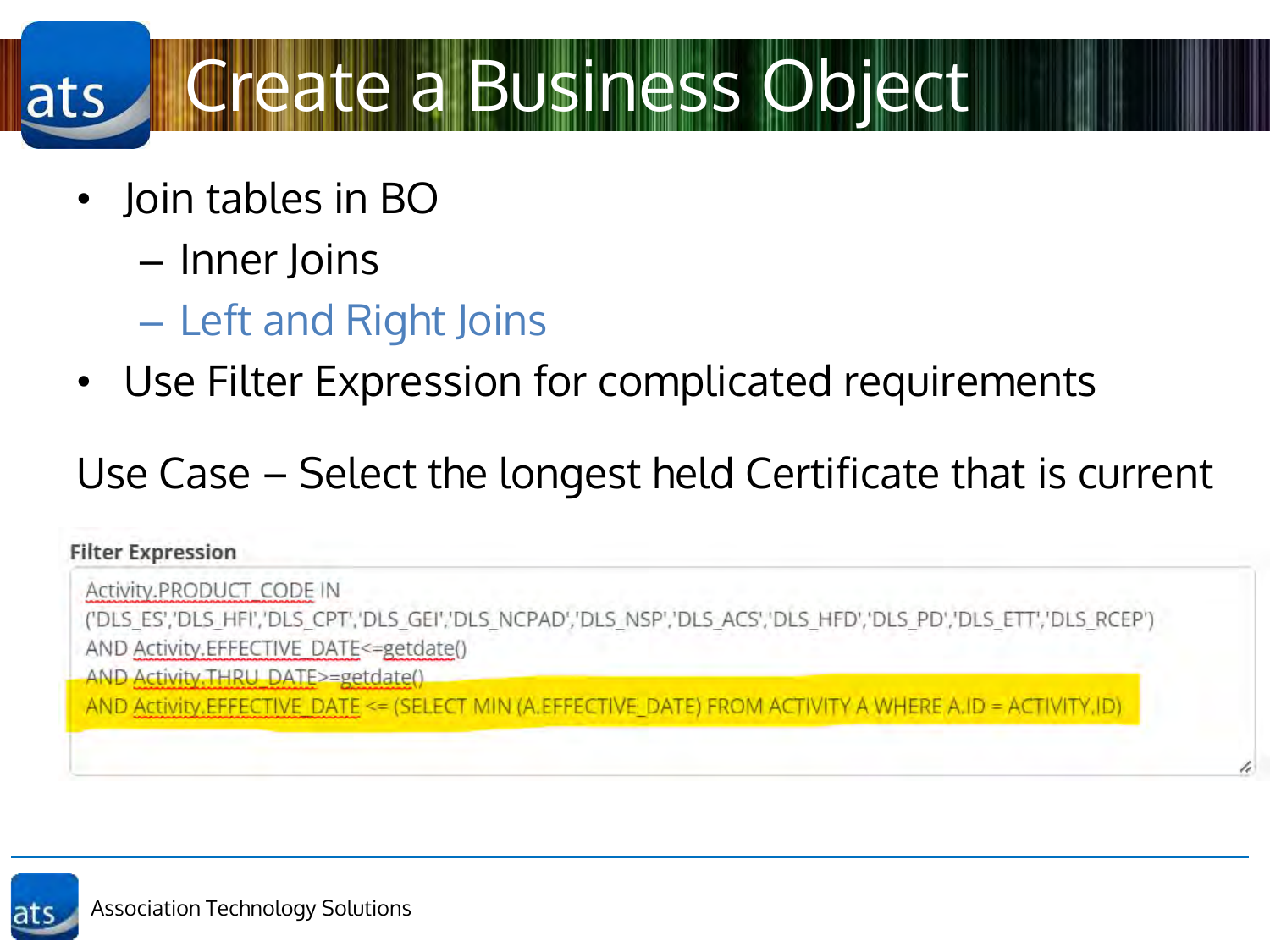#### Using Security Groupsats



- Creating a security group adds a view to SQL
	- Must include ContactKey to create a group
- Build new Business Object on security group view
	- View starts with vIQA**GroupName**
- Add new Business Object to IQA and filter/sort on new fields

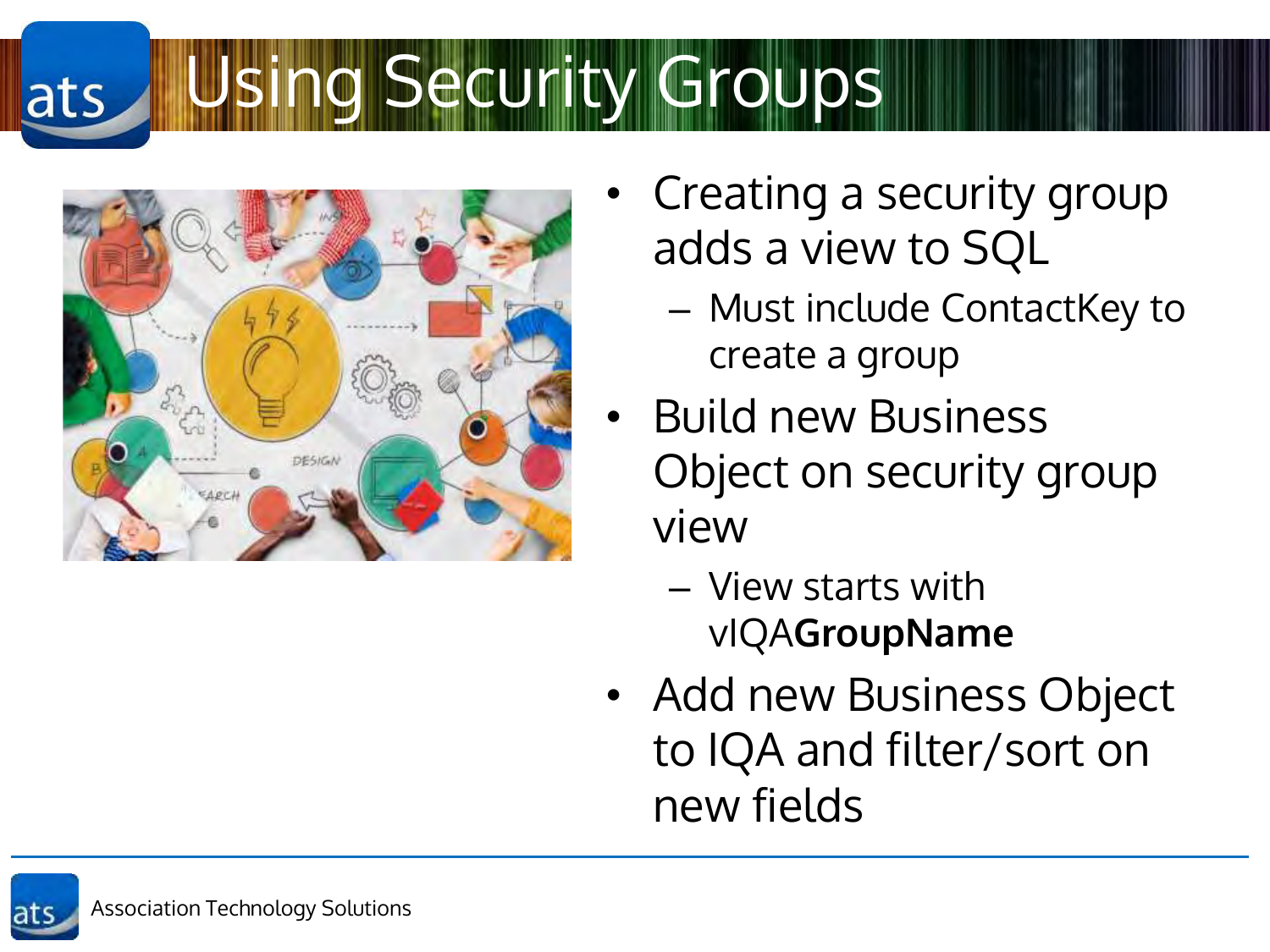Replacing Unions ats

Select Dues.SEQN,<br>Dues.ID,<br>Dues.TRANSACTION\_DATE,<br>Dues.PRODUCT CODE, Dues.EFFECTIVE\_DATE,<br>Dues.THRU DATE, Dues.MEMBER\_TYPE<br>• From Activity dues inner join Product p on dues.PRODUCT\_CODE=p.PRODUCT\_CODE<br>Where Dues.ACTIVITY TYPE='DUES' and left(Dues.PRODUCT\_CODE,6) ='ANNUAL'<br>and p.PROD\_TYPE='DUES'<br>and AMOUNT>0 and Another **UNION** Select ACTIVITY\_SEQN,ST\_ID,TRANSACTION\_DATE,t.PRODUCT\_CODE,EFFECTIVE\_DATE,t.PAID\_THRU,n.MEMBER\_TYPE From Trans t inner join Product p on t.PRODUCT CODE=p.PRODUCT CODE inner join Name n on t.ST\_ID=n.ID where POSTED=0 and left(t.PRODUCT\_CODE,6) ='ANNUAL' and p.PROD\_TYPE='DUES' and ACTIVITY SEQN=0 and AMOUNT<0

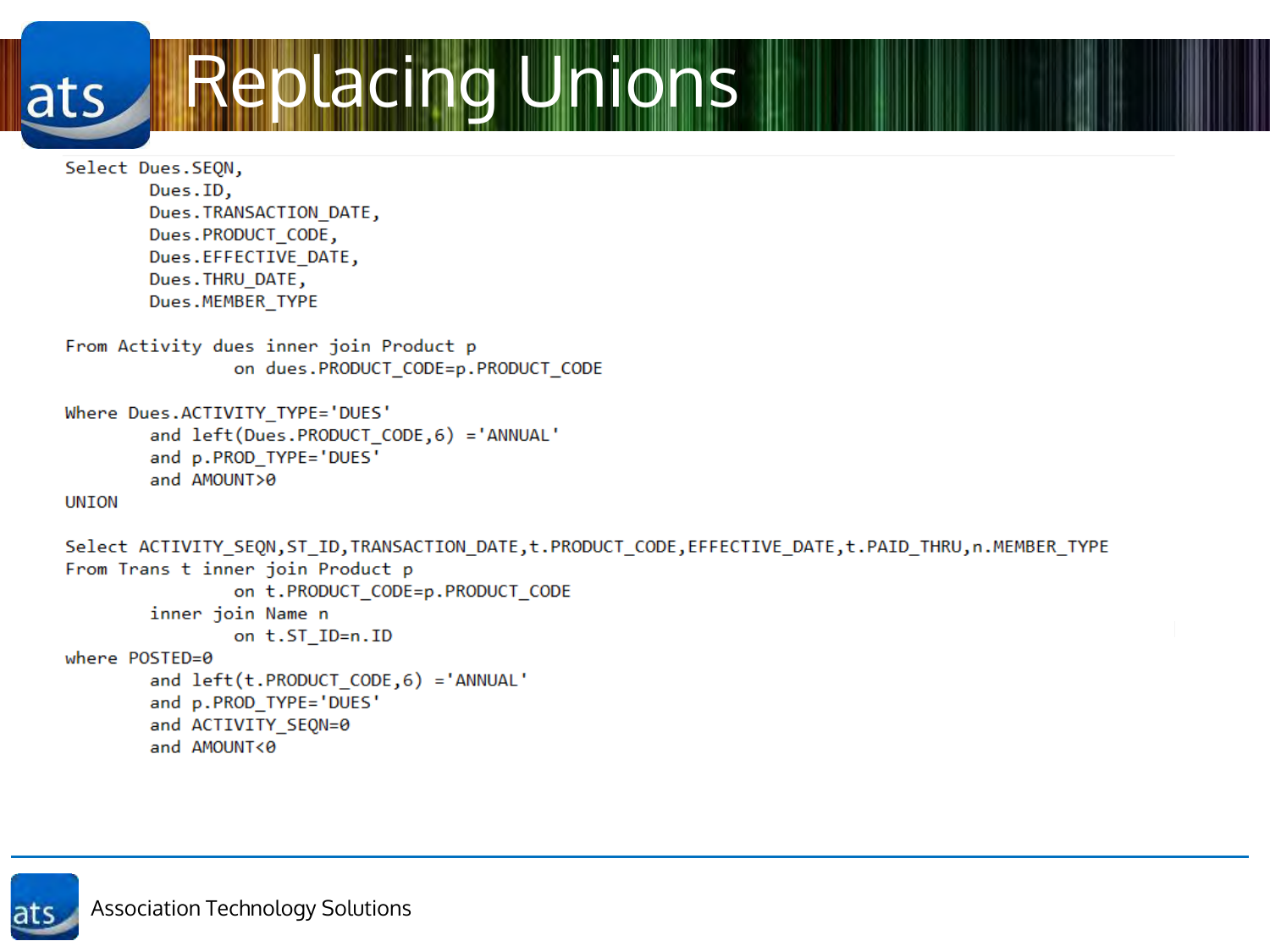



Archive old view and process

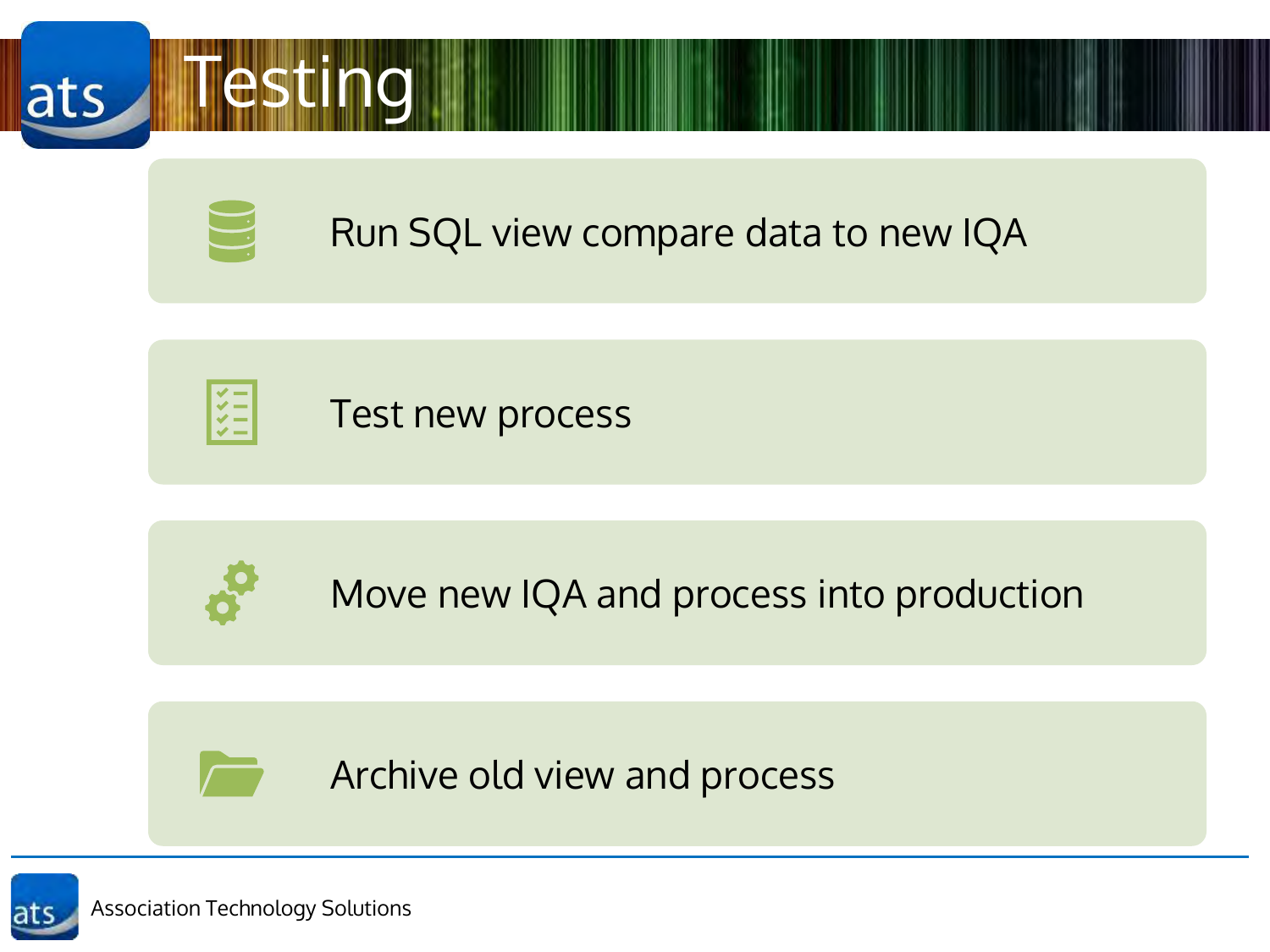### Remember: IQA Best Practices ats

Use csContactBasic unless contact\_key is needed then use NetContactData

Create custom Business Objects to improve your IQAs

Write for the rule, not the exception

<https://www.pathlms.com/ats-learningcenter/courses/11554>

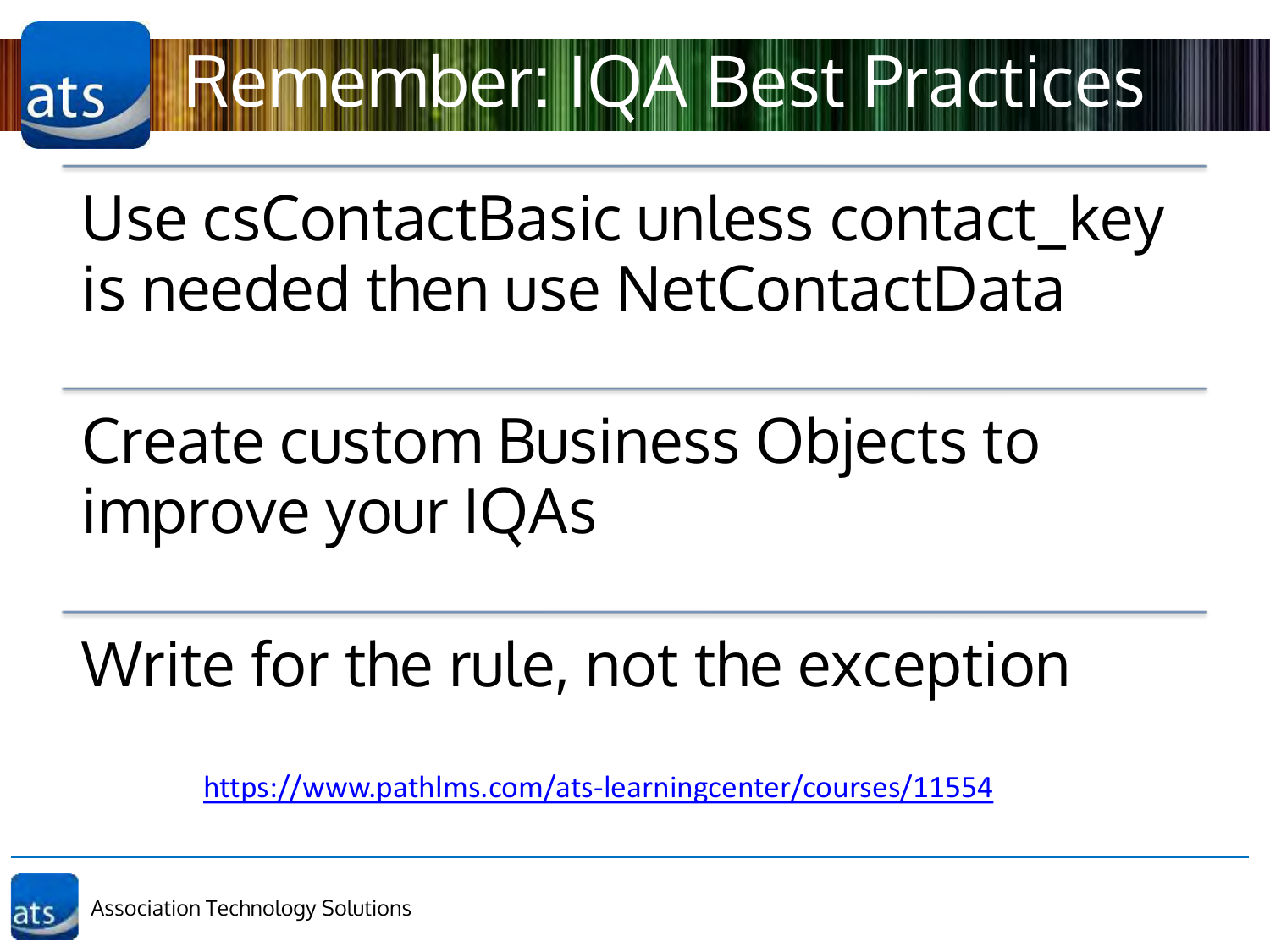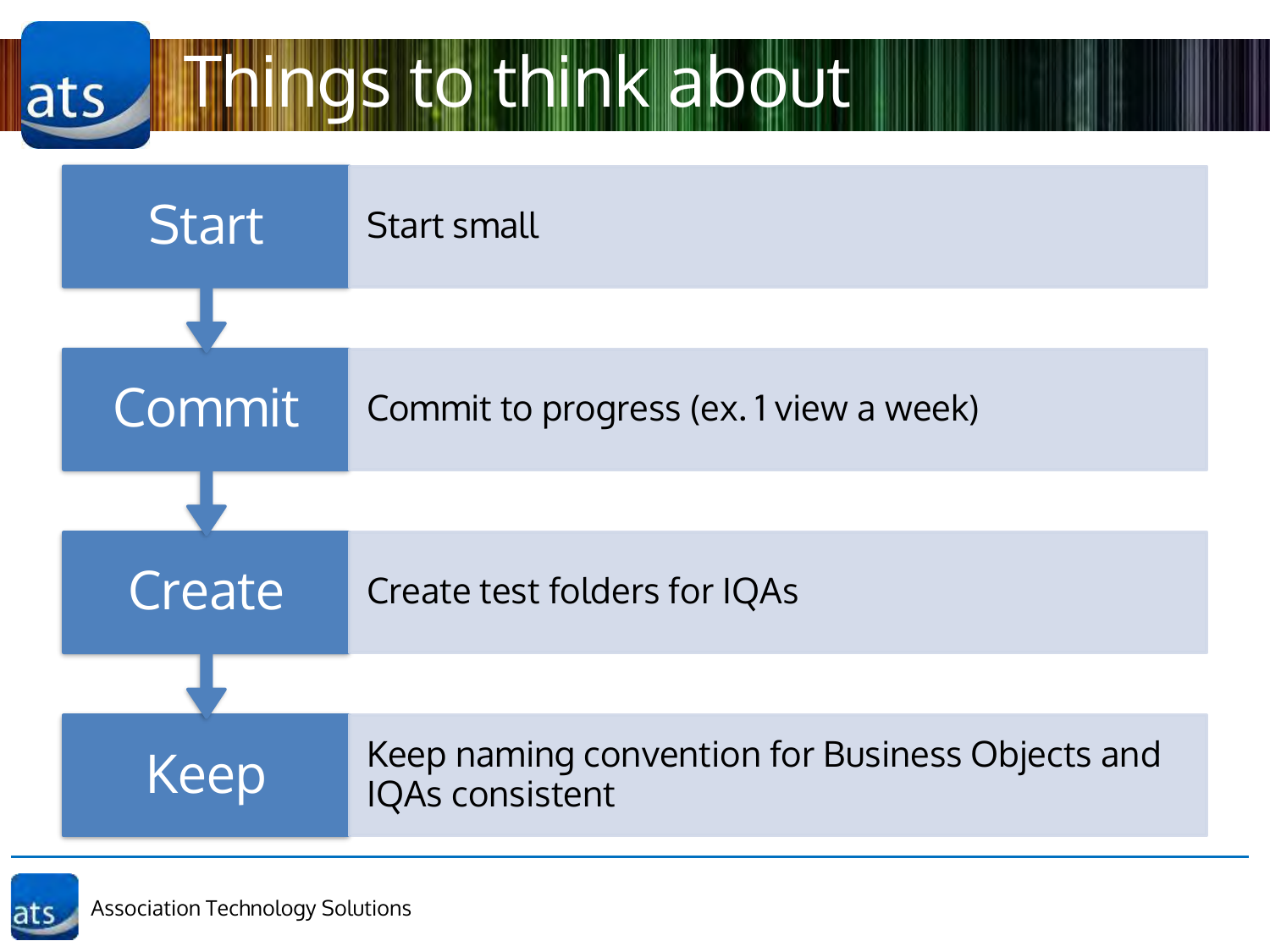#### Questions & Answersats



Presenter: Michelle Clemovich Senior iMIS Consultant Association Technology Solutions, LLC Email: mclemovich@atsol.org



HANK Moderator: Richard Banks Sales Manager Association Technology Solutions, LLC Email: rbanks@atsol.org